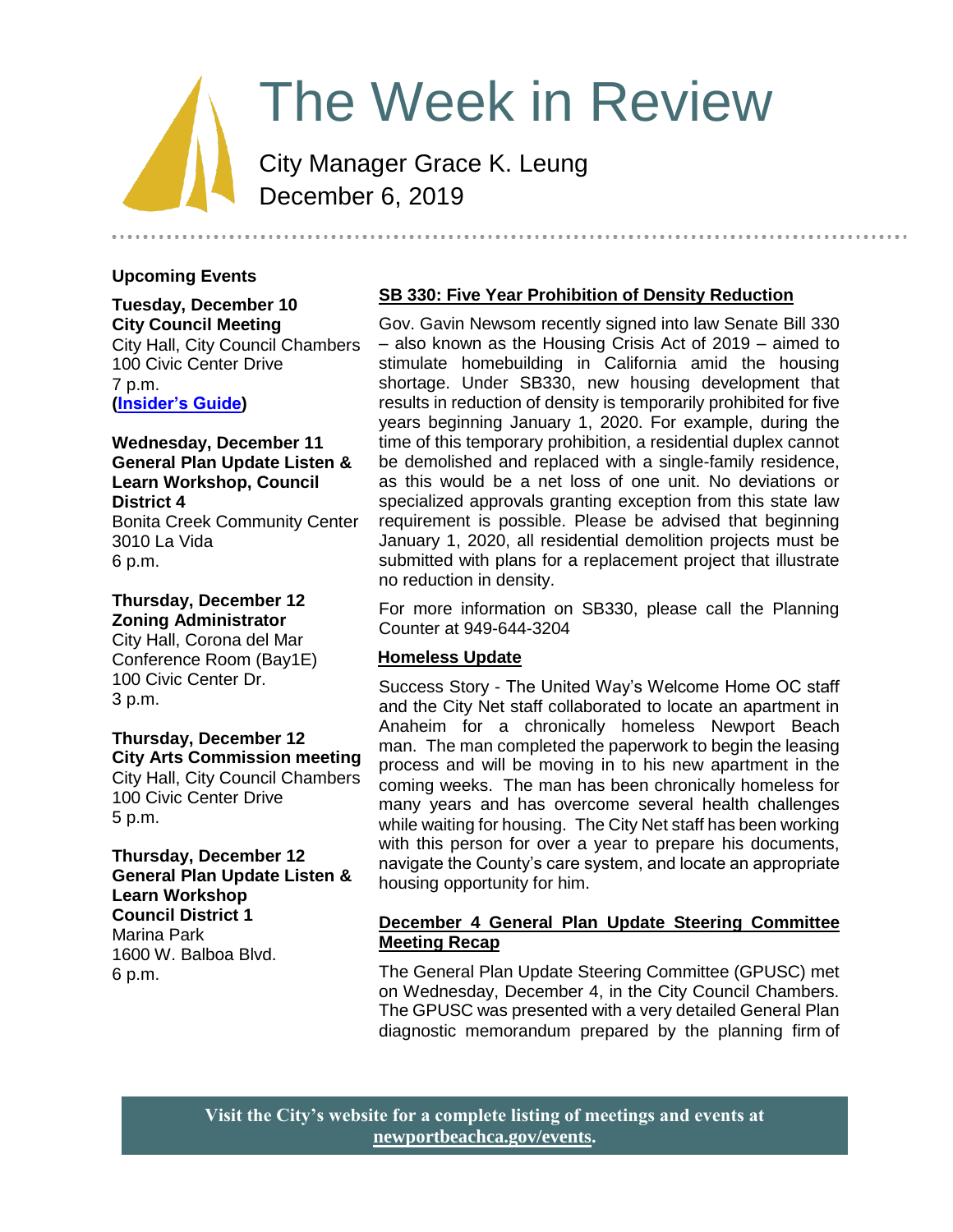# **Thursday, December 12 [Wildland Fire Community](https://www.newportbeachca.gov/Home/Components/Calendar/Event/61180/72)  [Presentation](https://www.newportbeachca.gov/Home/Components/Calendar/Event/61180/72)**

OASIS Senior Center 801 Narcissus Avenue Corona del Mar, 92625  $6 - 7$  p.m.

#### **Saturday, December 14 Council Member Herdman's Town Hall**

Balboa Island Fire Station (Station #4) 124 Marine Ave. Balboa Island, 92662 9 – 10:30 a.m.

Dyett & Bhatia. This memorandum provides an overview of the recent changes in State law and how the community's current General Plan needs to be updated for consistency with those changes. Another tool that was presented is the General Plan Element Guide, which provides a brief and easy-to-read overview on each of the current elements. These tools and other useful information are available online at [www.NewportTogether.com.](http://www.newporttogether.com/)

The GPUSC also recapped the first series of community workshops with only two workshops left to go in the series. It was noted that the second series contemplated for early next year would likely need to shift gears in order to be more relevant to the update process and to attract better participation from the community. Another part of the outreach discussion was the initial list of stakeholders to interview. The GPUSC and members of the public provided input on which other groups should be added to the stakeholders list and staff indicated the list would be revised accordingly.

As a continuation of the larger update discussion, the GPUSC contemplated recommending to the City Council the creation of a General Plan Advisory Committee (GPAC), which would help shape the policies and goals for the update. In general, the GPUSC expressed concern with the speed of the process and recommended staff check in with the City Council, noting that the anticipated Regional Housing Needs Assessment (RHNA) number of 4,832 units has shifted the focus. Staff will be bringing an item before the City Council in January for discussion and direction.

The next GPUSC meeting is scheduled for Wednesday, January 15 at 6 p.m. in the City Council Chambers.

For additional information, the Committee's page is found [here.](https://www.newportbeachca.gov/government/departments/community-development/planning-division/general-plan-codes-and-regulations/general-plan-update/general-plan-update-steering-committee) You can also check out the General Plan Update webpage at [www.newportbeachca.gov/gpupdate](http://www.newportbeachca.gov/gpupdate) and the interactive website at [https://www.NewportTogether.com.](https://www.newporttogether.com/)

### **Next Week: General Plan Update - Listen and Learn Workshops**

On Wednesday, December 11 and Thursday, December 12, we will hold our sixth and seventh *Listen & Learn* workshops related to the future General Plan update. Wednesday evening's workshop will take place in Council District 4 at the Bonita Creek Community Center and Thursday evening's workshop will take place in Council District 1 at the Marina Park Community Center. The workshops will mirror the previous workshops in other districts and will include presentations focused on an overview of the General Plan, as well as the Regional Housing Needs Assessment (RHNA) determination of 4,832 units for the City of Newport Beach and what it means for the General Plan and Housing Element. At both workshops, community members will be asked to participate in digital live polling and hands-on activities. One activity will involve a discussion on community values where each group prioritizes its top five values and reports out to the